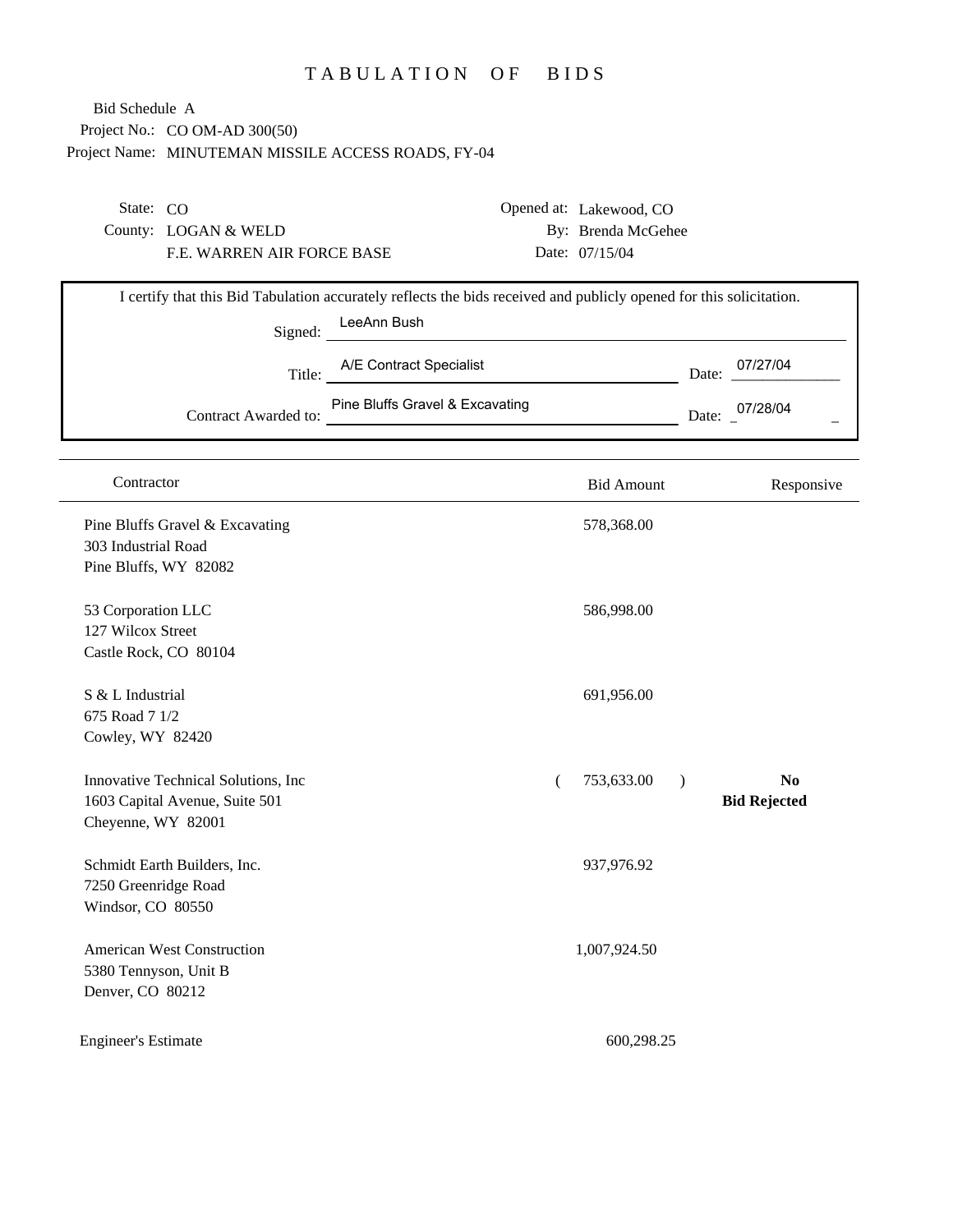Bid Schedule A

Project No.: CO OM-AD 300(50)

Project Name: MINUTEMAN MISSILE ACCESS ROADS, FY-04

| Item<br>No. | Item<br>Unit                         | Item<br>Description              | Quantity                           | Unit<br>Price | Amount    |
|-------------|--------------------------------------|----------------------------------|------------------------------------|---------------|-----------|
| 15101-0000  | <b>LPSM</b>                          | <b>MOBILIZATION</b>              |                                    |               |           |
|             | Pine Bluffs Gravel & Excavating      |                                  | <b>ALL</b>                         | 15,000.00     | 15,000.00 |
|             | 53 Corporation LLC                   |                                  |                                    | 27,052.00     | 27,052.00 |
|             | S & L Industrial                     |                                  |                                    | 60,000.00     | 60,000.00 |
|             | Innovative Technical Solutions, Inc  |                                  |                                    | 33,000.00     | 33,000.00 |
|             | Schmidt Earth Builders, Inc.         |                                  |                                    | 43,000.00     | 43,000.00 |
|             | <b>American West Construction</b>    |                                  |                                    | 4,000.00      | 4,000.00  |
|             | <b>ENGINEER'S ESTIMATE</b>           |                                  |                                    | 55,000.00     | 55,000.00 |
| 15401-0000  | <b>LPSM</b>                          | <b>CONTRACTOR TESTING</b>        |                                    |               |           |
|             | Pine Bluffs Gravel & Excavating      |                                  | <b>ALL</b>                         | 20,000.00     | 20,000.00 |
|             | 53 Corporation LLC                   |                                  |                                    | 18,000.00     | 18,000.00 |
|             | S & L Industrial                     |                                  |                                    | 20,000.00     | 20,000.00 |
|             | Innovative Technical Solutions, Inc. |                                  |                                    | 17,100.00     | 17,100.00 |
|             | Schmidt Earth Builders, Inc.         |                                  |                                    | 45,500.00     | 45,500.00 |
|             | <b>American West Construction</b>    |                                  |                                    | 45,000.00     | 45,000.00 |
|             | <b>ENGINEER'S ESTIMATE</b>           |                                  |                                    | 19,250.00     | 19,250.00 |
| 15705-1400  | <b>LNFT</b>                          |                                  | SOIL EROSION CONTROL, SEDIMENT LOG |               |           |
|             | Pine Bluffs Gravel & Excavating      |                                  | 500                                | 4.00          | 2,000.00  |
|             | 53 Corporation LLC                   |                                  |                                    | 8.00          | 4,000.00  |
|             | S & L Industrial                     |                                  |                                    | 1.00          | 500.00    |
|             | Innovative Technical Solutions, Inc  |                                  |                                    | 5.00          | 2,500.00  |
|             | Schmidt Earth Builders, Inc.         |                                  |                                    | 12.24         | 6,120.00  |
|             | <b>American West Construction</b>    |                                  |                                    | 10.00         | 5,000.00  |
|             | <b>ENGINEER'S ESTIMATE</b>           |                                  |                                    | 5.00          | 2,500.00  |
| 15801-0000  | <b>MGAL</b>                          | <b>WATERING FOR DUST CONTROL</b> |                                    |               |           |
|             | Pine Bluffs Gravel & Excavating      |                                  | 634                                | 20.00         | 12,680.00 |
|             | 53 Corporation LLC                   |                                  |                                    | 17.00         | 10,778.00 |
|             | S & L Industrial                     |                                  |                                    | 1.00          | 634.00    |
|             | Innovative Technical Solutions, Inc  |                                  |                                    | 24.00         | 15,216.00 |
|             | Schmidt Earth Builders, Inc.         |                                  |                                    | 83.25         | 52,780.50 |
|             | <b>American West Construction</b>    |                                  |                                    | 17.00         | 10,778.00 |
|             | <b>ENGINEER'S ESTIMATE</b>           |                                  |                                    | 30.50         | 19,337.00 |
| 20402-0000  | <b>CUYD</b>                          | <b>SUBEXCAVATION</b>             |                                    |               |           |
|             | Pine Bluffs Gravel & Excavating      |                                  | 131                                | 10.00         | 1,310.00  |
|             | 53 Corporation LLC                   |                                  |                                    | 29.00         | 3,799.00  |
|             | S & L Industrial                     |                                  |                                    | 4.00          | 524.00    |
|             | Innovative Technical Solutions, Inc  |                                  |                                    | 20.00         | 2,620.00  |
|             | Schmidt Earth Builders, Inc.         |                                  |                                    | 30.37         | 3,978.47  |
|             | <b>American West Construction</b>    |                                  |                                    | 16.50         | 2,161.50  |
|             | <b>ENGINEER'S ESTIMATE</b>           |                                  |                                    | 11.50         | 1,506.50  |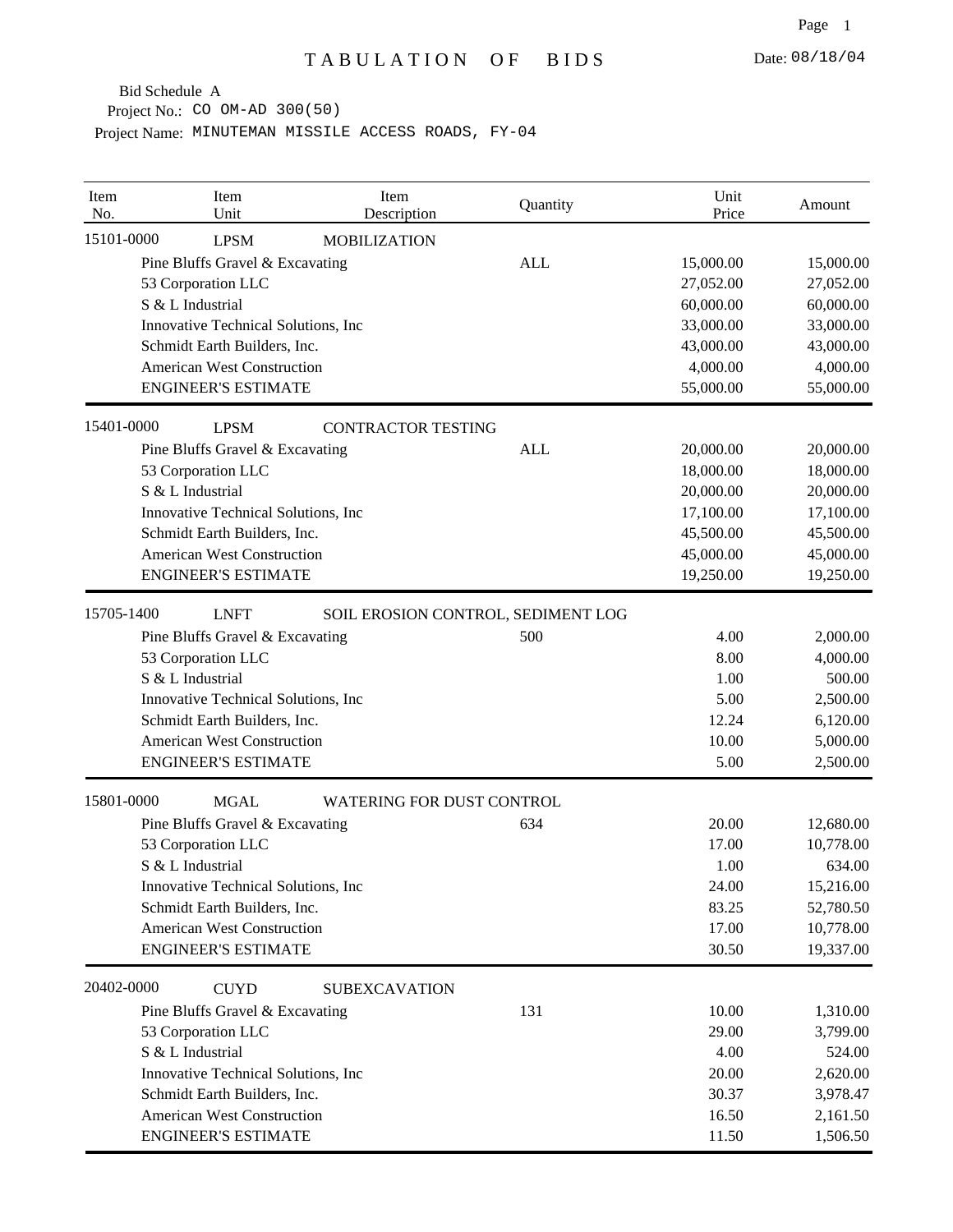Bid Schedule A

Project No.: CO OM-AD 300(50)

Project Name: MINUTEMAN MISSILE ACCESS ROADS, FY-04

| Item<br>No.                         | Item<br>Unit                        | Item<br>Description                                                                 | Quantity | Unit<br>Price | Amount     |
|-------------------------------------|-------------------------------------|-------------------------------------------------------------------------------------|----------|---------------|------------|
| 30110-0000                          | <b>TON</b>                          | AGGREGATE SURFACE COURSE                                                            |          |               |            |
|                                     | Pine Bluffs Gravel & Excavating     |                                                                                     | 25,800   | 18.88         | 487,104.00 |
|                                     | 53 Corporation LLC                  |                                                                                     |          | 18.50         | 477,300.00 |
|                                     | S & L Industrial                    |                                                                                     |          | 22.38         | 577,404.00 |
|                                     | Innovative Technical Solutions, Inc |                                                                                     |          | 24.75         | 638,550.00 |
|                                     | Schmidt Earth Builders, Inc.        |                                                                                     |          | 27.00         | 696,600.00 |
|                                     | <b>American West Construction</b>   |                                                                                     |          | 25.50         | 657,900.00 |
|                                     | <b>ENGINEER'S ESTIMATE</b>          |                                                                                     |          | 17.50         | 451,500.00 |
| 30301-6000                          | <b>STA</b>                          | ROADWAY RECONDITIONING                                                              |          |               |            |
|                                     | Pine Bluffs Gravel & Excavating     |                                                                                     | 32.00    | 44.00         | 1,408.00   |
|                                     | 53 Corporation LLC                  |                                                                                     |          | 42.00         | 1,344.00   |
|                                     | S & L Industrial                    |                                                                                     |          | 40.00         | 1,280.00   |
|                                     | Innovative Technical Solutions, Inc |                                                                                     |          | 94.00         | 3,008.00   |
|                                     | Schmidt Earth Builders, Inc.        |                                                                                     |          | 288.95        | 9,246.40   |
|                                     | <b>American West Construction</b>   |                                                                                     |          | 400.00        | 12,800.00  |
|                                     | <b>ENGINEER'S ESTIMATE</b>          |                                                                                     |          | 91.50         | 2,928.00   |
| 30305-1000                          | <b>STA</b>                          | PULVERIZING, 2-INCH DEPTH                                                           |          |               |            |
|                                     | Pine Bluffs Gravel & Excavating     |                                                                                     | 601.00   | 36.00         | 21,636.00  |
|                                     | 53 Corporation LLC                  |                                                                                     |          | 40.00         | 24,040.00  |
|                                     | S & L Industrial                    |                                                                                     |          | 34.00         | 20,434.00  |
|                                     | Innovative Technical Solutions, Inc |                                                                                     |          | 14.00         | 8,414.00   |
|                                     | Schmidt Earth Builders, Inc.        |                                                                                     |          | 81.55         | 49,011.55  |
|                                     | <b>American West Construction</b>   |                                                                                     |          | 400.00        | 240,400.00 |
|                                     | <b>ENGINEER'S ESTIMATE</b>          |                                                                                     |          | 45.75         | 27,495.75  |
| 62201-0450                          | <b>HOUR</b>                         | BACKHOE LOADER, 4 CUBIC FOOT MINIMUM RATED CAPACITY BUCKET,<br><b>18-INCH WIDTH</b> |          |               |            |
|                                     | Pine Bluffs Gravel & Excavating     |                                                                                     | 20       | 50.00         | 1,000.00   |
|                                     | 53 Corporation LLC                  |                                                                                     |          | 60.00         | 1,200.00   |
|                                     | S & L Industrial                    |                                                                                     |          | 20.00         | 400.00     |
|                                     | Innovative Technical Solutions, Inc |                                                                                     |          | 105.00        | 2,100.00   |
|                                     | Schmidt Earth Builders, Inc.        |                                                                                     |          | 90.00         | 1,800.00   |
|                                     | <b>American West Construction</b>   |                                                                                     |          | 75.00         | 1,500.00   |
|                                     | <b>ENGINEER'S ESTIMATE</b>          |                                                                                     |          | 50.00         | 1,000.00   |
| 62201-2850                          | <b>HOUR</b>                         | MOTOR GRADER, 12 FOOT MINIMUM BLADE                                                 |          |               |            |
|                                     | Pine Bluffs Gravel & Excavating     |                                                                                     | 145      | 60.00         | 8,700.00   |
|                                     | 53 Corporation LLC                  |                                                                                     |          | 78.00         | 11,310.00  |
|                                     | S & L Industrial                    |                                                                                     |          | 40.00         | 5,800.00   |
| Innovative Technical Solutions, Inc |                                     |                                                                                     | 120.00   | 17,400.00     |            |
|                                     | Schmidt Earth Builders, Inc.        |                                                                                     |          | 135.00        | 19,575.00  |
|                                     | <b>American West Construction</b>   |                                                                                     |          | 125.00        | 18,125.00  |
|                                     | <b>ENGINEER'S ESTIMATE</b>          |                                                                                     |          | 65.00         | 9,425.00   |